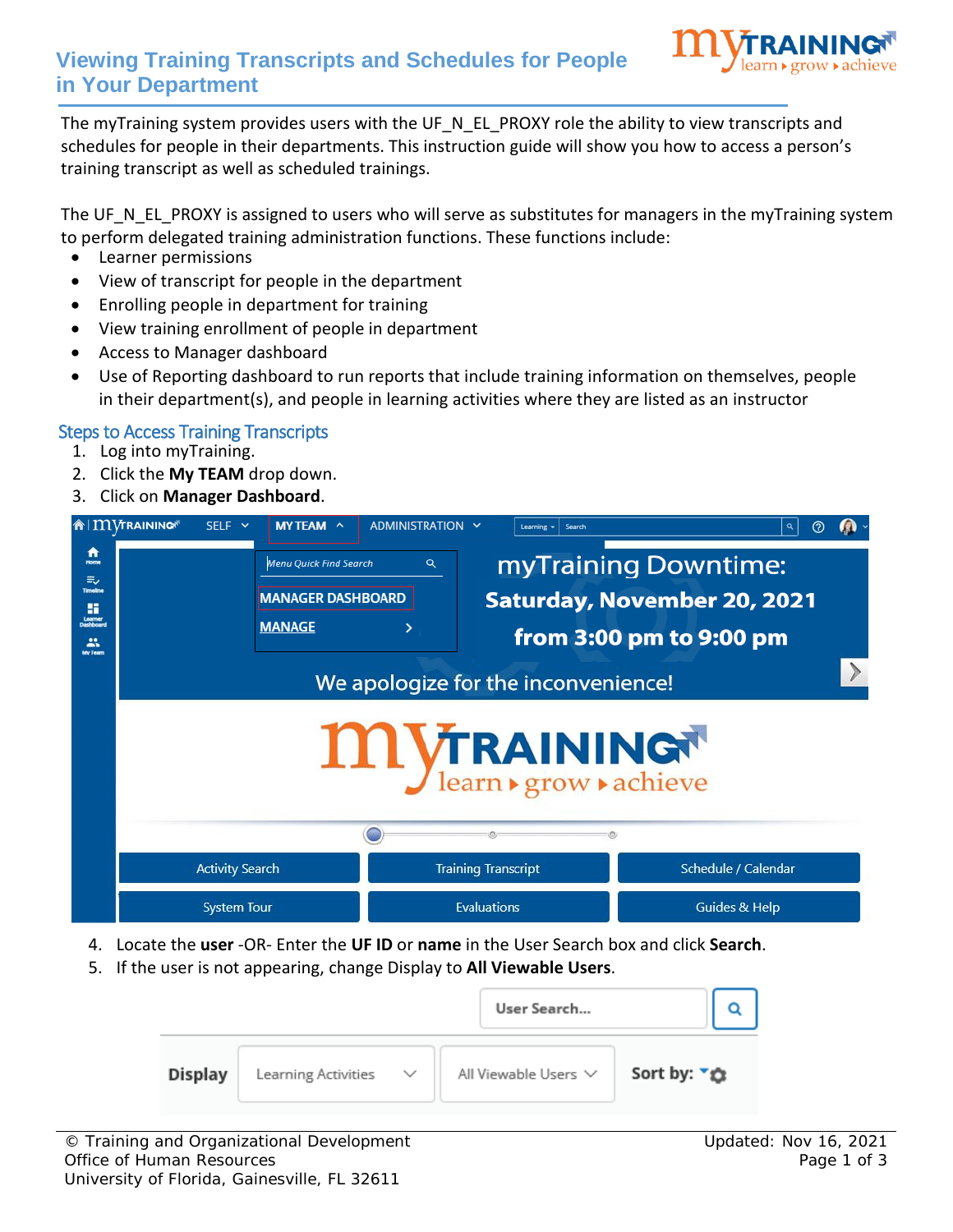

- 6. Click on the drop down menu beside **Profile**.
- 7. Click on **Training Transcript**.

| <b>Joyce Ann Robinson</b><br>robinson@ufl.edu |                                                                                    |                        |
|-----------------------------------------------|------------------------------------------------------------------------------------|------------------------|
| Required: 0                                   | <b>User Number: 12385252</b>                                                       |                        |
| Recommend<br>1<br>0%<br><b>PROFILE</b>        | <b>CE Requirement Analysis</b><br>Learner Approvals<br>Self-Reported Training      | <b>VITIES ASSIGNED</b> |
| 2                                             | <b>Training Analysis</b><br><b>Training Schedule</b><br><b>Training Transcript</b> |                        |

**NOTE:** You are now in emulation mode and able to view the user's training transcript which includes certificates.

## Steps to Access a User's Scheduled Trainings

- 1. Follow steps 1-6 from the section above.
- 2. Select **Training Schedule**.

| <b>Joyce Ann Robinson</b><br>robinson@ufl.edu |                                |                        |
|-----------------------------------------------|--------------------------------|------------------------|
|                                               | <b>User Number: 12385252</b>   |                        |
| Required: 0                                   |                                |                        |
| Recommend <sup>-</sup><br>1<br> 096           | <b>CE Requirement Analysis</b> |                        |
| <b>PROFILE</b>                                | Learner Approvals              | <b>VITIES ASSIGNED</b> |
|                                               | Self-Reported Training         |                        |
|                                               | <b>Training Analysis</b>       |                        |
|                                               | <b>Training Schedule</b>       |                        |
| $\overline{2}$                                | <b>Training Transcript</b>     |                        |

**NOTE:** You are now in emulation mode and able to view the user's scheduled training.